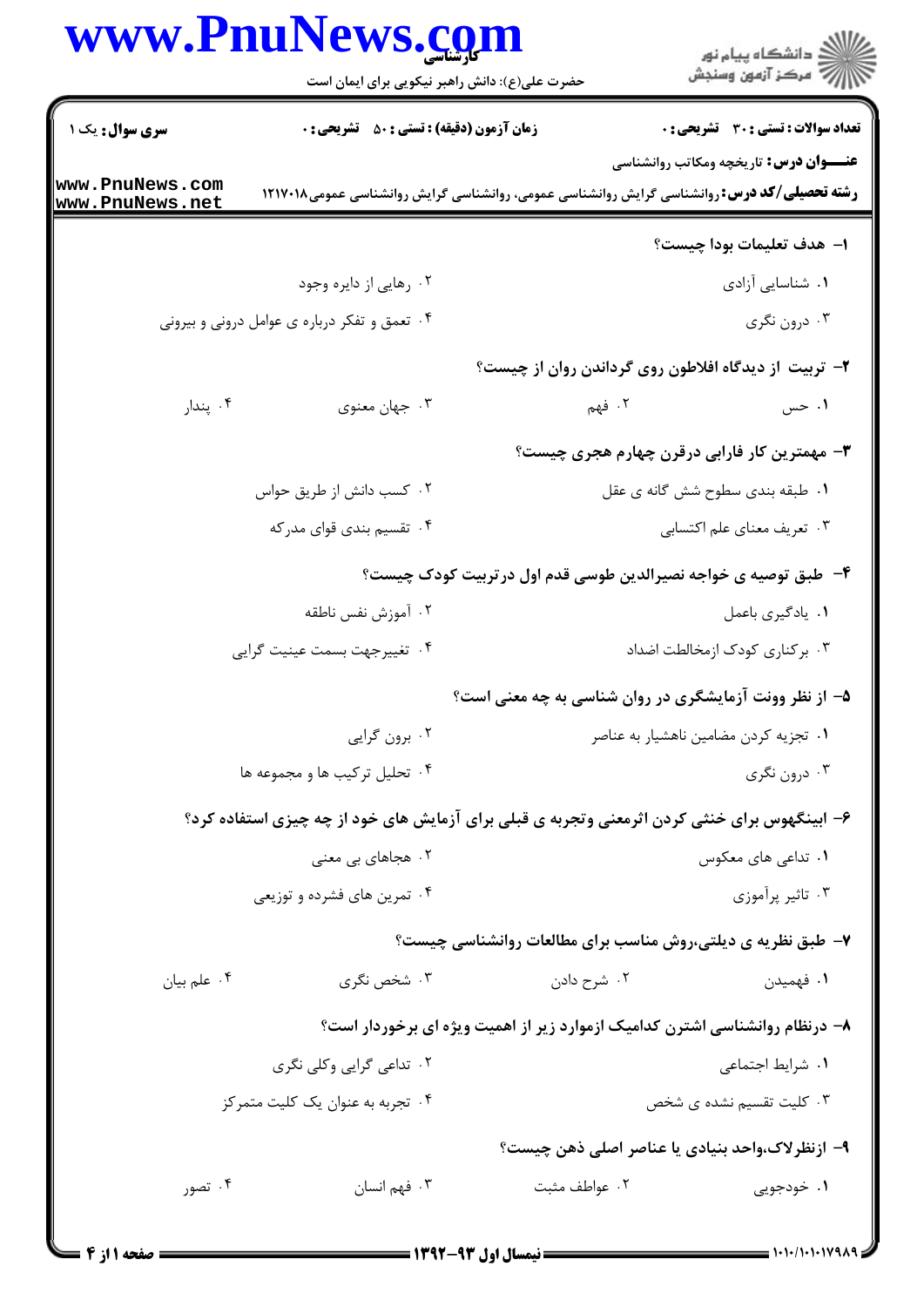|                                    | www.PnuNews.com<br>حضرت علی(ع): دانش راهبر نیکویی برای ایمان است |                    | ڪ دانشڪاه پيام نور<br>/> مرڪز آزمون وسنڊش                                                          |
|------------------------------------|------------------------------------------------------------------|--------------------|----------------------------------------------------------------------------------------------------|
| <b>سری سوال : ۱ یک</b>             | <b>زمان آزمون (دقیقه) : تستی : 80 ٪ تشریحی : 0</b>               |                    | <b>تعداد سوالات : تستی : 30 ٪ تشریحی : 0</b><br><b>عنـــوان درس:</b> تاریخچه ومکاتب روانشناسی      |
| www.PnuNews.com<br>www.PnuNews.net |                                                                  |                    | <b>رشته تحصیلی/کد درس:</b> روانشناسی گرایش روانشناسی عمومی، روانشناسی گرایش روانشناسی عمومی۱۲۱۷۰۱۸ |
|                                    |                                                                  |                    | ۱۰– از نظر برکلی،ذهن چیست؟                                                                         |
| ۰۴ مفروضه ی بنیادی                 | ۰۳ ادراک فرد                                                     | ۰۲ واقعیت بی واسطه | ۰۱ تخیل فرد                                                                                        |
|                                    |                                                                  |                    | <b>۱۱- کمک اصلی گالتون به روانشناسی درچه حوزه ای بوده است؟</b>                                     |
| ۰۴ افتراق حسى                      | ۰۳ هوش ارثی                                                      | ۰۲ روش شناسی       | ۰۱ روانشناختی                                                                                      |
|                                    |                                                                  |                    | ۱۲- جیمزوارد فرایندهای روانشناختی را به چند دسته تقسیم نمود؟                                       |
|                                    | ۰۲ افتراق، نبوغ، اراده                                           |                    | ٠١. شناخت، انتخاب اصلح ،كردار                                                                      |
|                                    | ۰۴ شناخت، احساس،کردار                                            |                    | ۰۳ درک، عقل، اراده                                                                                 |
|                                    |                                                                  |                    | ۱۳- کدامیک ازروانشناسان زیرماهیت وکردارحافظه را به روانشناسی اجتماعی ارتباط می داد؟                |
| ۰۴ فردریک استوت                    | ۰۳ ویلیام مک دوگال                                               | ۰۲ اسپیرمن         | ٠١. بارتلت                                                                                         |
|                                    |                                                                  |                    | ۱۴- جهت گیری آسیب شناسی روانی درفرانسه مشخصأچگونه بود؟                                             |
| ۰۴ غیرعضوی                         | ۰۳ ارگانیک                                                       | ۰۲ اشتغال فکری     | ۰۱ تلقین                                                                                           |
|                                    |                                                                  |                    | ۱۵- وجه مشخصه ی اصلی روانشناسی ریبو چیست؟                                                          |
|                                    |                                                                  |                    | ۰۱ تاکید بر عوامل فلسفی و عقلانی درفرایندهای عاطفی و رفتاری                                        |
|                                    |                                                                  |                    | ۰۲ تاکید برعوامل سنجش هوش در فرایندهای عاطفی و رفتاری                                              |
|                                    |                                                                  |                    | ۰۳ تاکید برعوامل تصویر ذهنی در فرایندهای هیجانی و روانی                                            |
|                                    |                                                                  |                    | ۰۴ تاکید برعوامل عاطفی و هیجانی در فرایندهای روانشناختی و رفتاری                                   |
|                                    |                                                                  |                    | ۱۶– مهمترین کار ژانه چه بود؟                                                                       |
|                                    | ۰۲ تحقیق درمورد هیستری                                           |                    | ۰۱ تحقیق درباره ی روان رنجوری                                                                      |
|                                    | ۰۴ تحقیق درمورد تداعی گرایی                                      |                    | ۰۳ تحقیق درباره ی تلقین                                                                            |
|                                    |                                                                  |                    | 17- هدف اصلی پیرون ازمطالعاتش چه بود؟                                                              |
| ۰۴ باروري فكرى                     | ۰۳ نظریه ها                                                      | ۰۲ فرضیه ها        | ٠١. واقعيت ها                                                                                      |
|                                    |                                                                  |                    |                                                                                                    |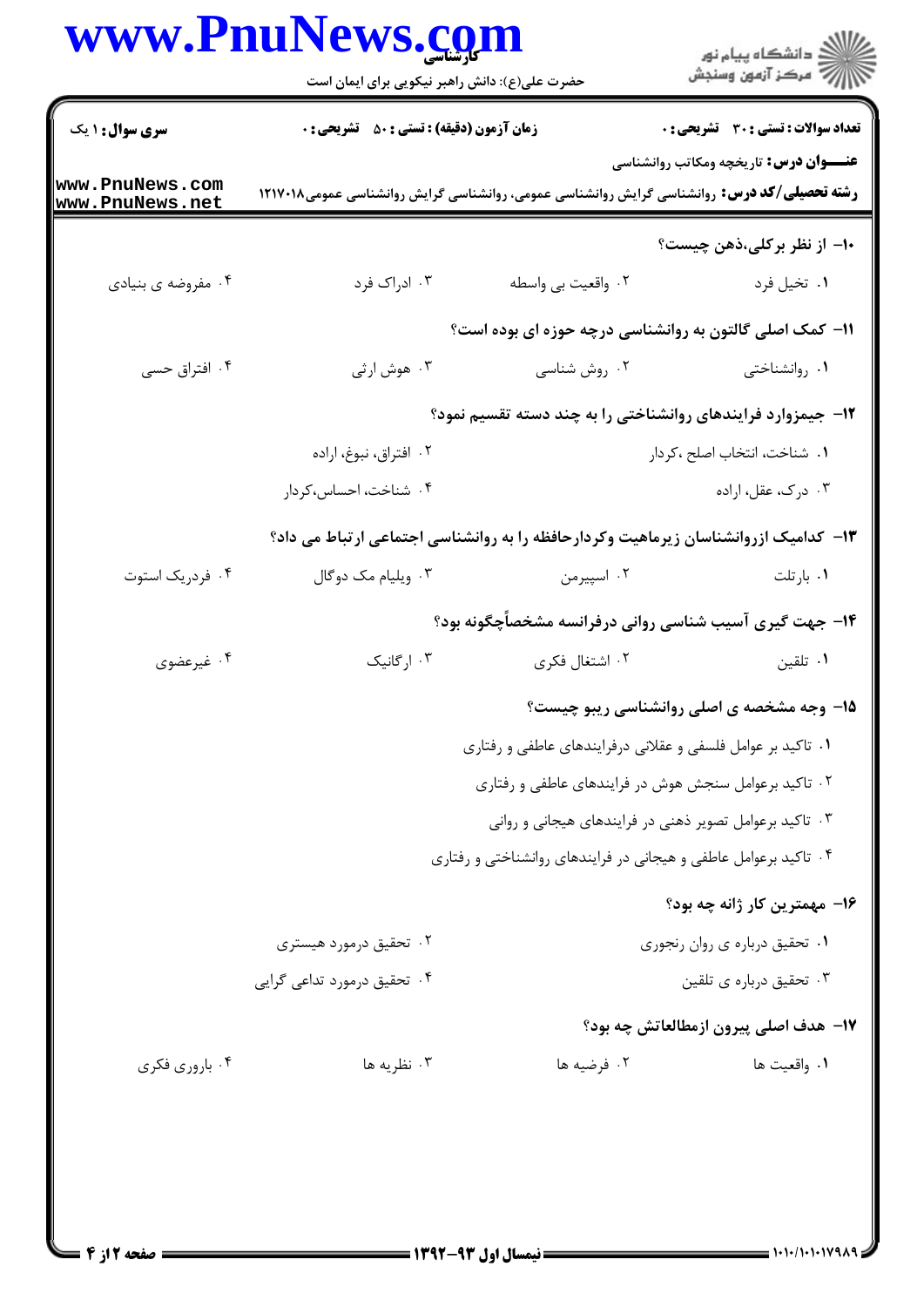## www.PnuNews.com

|                                    | www.PnuNews.com                                                                                    |                                                                     |                                                                                     |
|------------------------------------|----------------------------------------------------------------------------------------------------|---------------------------------------------------------------------|-------------------------------------------------------------------------------------|
|                                    | حضرت علی(ع): دانش راهبر نیکویی برای ایمان است                                                      |                                                                     | ڪ دانشڪاه پيام نور<br>پ <sup>ر</sup> مرڪز آزمون وسنڊش                               |
| <b>سری سوال : ۱ یک</b>             | <b>زمان آزمون (دقیقه) : تستی : 50 ٪ تشریحی : 0</b>                                                 |                                                                     | <b>تعداد سوالات : تستی : 30 ٪ تشریحی : 0</b>                                        |
| www.PnuNews.com<br>www.PnuNews.net | <b>رشته تحصیلی/کد درس:</b> روانشناسی گرایش روانشناسی عمومی، روانشناسی گرایش روانشناسی عمومی۱۲۱۷۰۱۸ |                                                                     | <b>عنـــوان درس:</b> تاریخچه ومکاتب روانشناسی                                       |
|                                    |                                                                                                    |                                                                     | ۱۸– روانشناسی غربی بیشتر برکدامیک از موارد زیرتاکید می کند؟                         |
|                                    |                                                                                                    | ۰۱. ماهیت آزمایش ها، کمیات، خصیصه ها و توانایی های اجتما <i>ع</i> ی |                                                                                     |
|                                    |                                                                                                    |                                                                     | ۰۲ سوگیری فلسفی، تجربه نگری، پژوهش های معاصر                                        |
|                                    |                                                                                                    |                                                                     | ۰۳ مطالعه ی فرد،کیفیات، خصیصه ها و توانایی های فردی                                 |
|                                    |                                                                                                    |                                                                     | ۰۴ ماهیت آدمی، مفروضیات ادمی، پژوهش های معاصر                                       |
|                                    |                                                                                                    |                                                                     | ۱۹- روانشناسی عینی سچنوف باچه موردی مشخص می شد؟                                     |
| ۰۴ محیط گرایی شدید                 | ۰۳ تداعی گرایانه شدید                                                                              | ۲. وحدت گرایی مادی                                                  | ٠١. مكانيزم اصل تداعى                                                               |
|                                    |                                                                                                    |                                                                     | -۲- براساس نظریه ی پاولوف درمان اختلال روانی چیست؟                                  |
|                                    | ۰۲ بازداری حمایتی                                                                                  |                                                                     | ۰۱ برانگیختگ <sub>ی</sub>                                                           |
|                                    | ۰۴ برانگیختگی بطور همزمان                                                                          |                                                                     | ۰۳ بازداری رفتاری                                                                   |
|                                    |                                                                                                    |                                                                     | <b>ا۲-</b> نظام بختروف چگونه نظامی بود؟                                             |
|                                    | ۰۲ عصبي-روان فيزيولوژيک                                                                            |                                                                     | ۰۱ رفتاری-روانشناختی                                                                |
|                                    | ۰۴ ماده گرایانه حینی                                                                               |                                                                     | ۰۳ روان شناختی-عینی                                                                 |
|                                    |                                                                                                    |                                                                     | <b>۲۲- برطبق نظریه ی جیمزجریان هشیاری ازچه چیزی نشات می گیرد؟</b>                   |
| ۰۴ فعالیت عصبی                     | ۰۳ درک تغییرات                                                                                     | ۰۲ اراده                                                            | <b>۱.</b> فلسفه ذهنی                                                                |
|                                    |                                                                                                    |                                                                     | ۲۳- نظریه ی تداعی گرایانه ی مستقیم گاتری چه چیزی را شرط اصلی انجام یادگیری می داند؟ |
|                                    | ۰۲ شرطي شدن يكباره                                                                                 |                                                                     | ۰۱ تقويت                                                                            |
|                                    | ۰۴ مجاورت عوامل محرک                                                                               |                                                                     | ۰۳ مجاورت محرک و پاسخ                                                               |
|                                    |                                                                                                    |                                                                     | ۲۴- روانشناسان گشتالت بر چه عواملی تاکید می ورزند؟                                  |
|                                    | ۰۲ عوامل سازمان دهنده ی ذاتی                                                                       |                                                                     | ۰۱ انگیزه ی ناخودآگاه                                                               |
|                                    | ۰۴ خودشکوفایی                                                                                      |                                                                     | ۰۳ رفتارانگیختگی                                                                    |
|                                    |                                                                                                    |                                                                     | ۲۵- مهمترین کمک دیویی به روانشناسی درچه زمینه ای است؟                               |
|                                    | ۰۲ مفهوم قوس انعکاس                                                                                |                                                                     | ٠١ مفهوم جريان تفكر                                                                 |
|                                    | ۰۴ مفهوم محرک و پاسخ                                                                               |                                                                     | ۰۳ مفهوم کنش های سازگاری                                                            |
|                                    |                                                                                                    |                                                                     |                                                                                     |